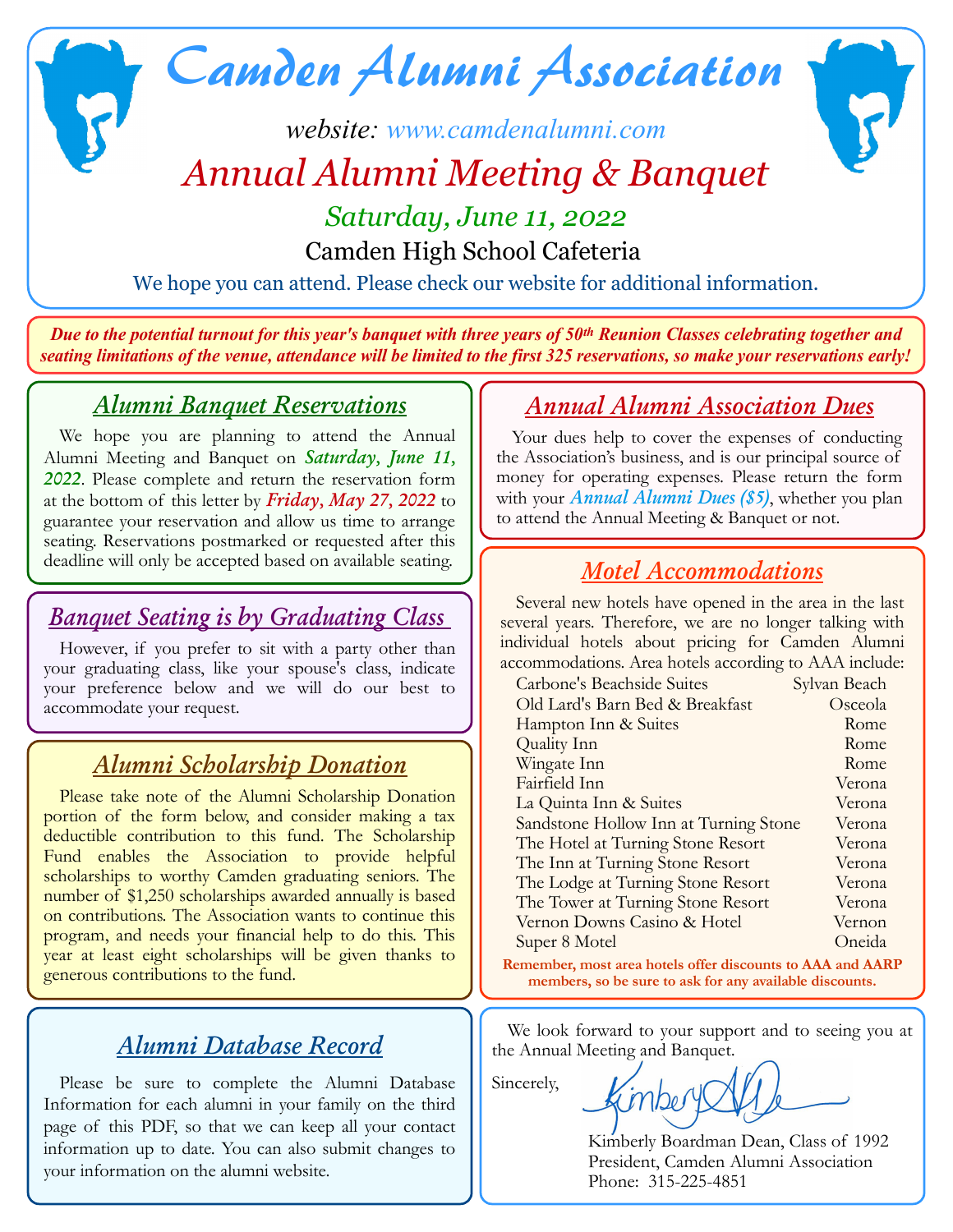

Doors Open: 3:30 pm - Dinner & Program Begin At: 5:00 pm

*You must purchase reservations in advance, no walk-ins will be accepted.*

*For more details, check our web site at: [www.camdenalumni.com](http://www.camdenalumni.com/)*

Doors will open at 3:30 pm. Candid pictures will be taken during the event and will later be put on the web site under the Camden Alumni Photo Gallery link. There will also be tours of the High School between 3:30 pm and 5:00 pm. Due to the venue rules and regulations, there will be no alcohol served.

The dinner & program will begin at 5:00 pm with the awarding of at least eight scholarships to qualifying graduates of the Class of 2022 and honor the 50-year class of 1972 along with the past two 50-year classes of 1971 & 1970. A sit down dinner featuring Turkey & Stuffing, Pasta with Marinara & Alfredo Sauces, Sausage, Meatballs, Mashed Potatoes & Gravy, Tossed Salad, Rolls & Butter, Dessert and Beverages *(Coffee, Tea, Soda & Water)* will be served buffet style. (Table service will be available for those in need of assistance.)

Complete and mail your Banquet Reservation and your annual Alumni Association dues using the form below by the **banquet reservation deadline date of Friday, May 27, 2022***.*

*Please consider making a scholarship donation with your banquet reservation.*

*Due to the potential turnout for this year's banquet with three years of 50th Reunion Classes celebrating together and seating limitations of the venue, attendance will be limited to the first 325 reservations, so make your reservations early!*

*RESERVATIONS, ALUMNI DUES and ALUMNI ASSOCIATION SCHOLARSHIP FUND*

Please make your check payable to: **Camden Alumni Association** Mail your check with this form to: **Camden Alumni Association, % Lance Williams, 15 Selden Drive, Rome, NY 13440** 

*Please write year of graduation on your checks.*

| 2022 Alumni Banquet Reservations: _______ @ \$23.00 per person = \$<br>(No refunds given after June 6, 2022)                                                                                                                                                  |  |
|---------------------------------------------------------------------------------------------------------------------------------------------------------------------------------------------------------------------------------------------------------------|--|
| Annual Alumni Association Dues: 200 \$5.00 per Alumnus = \$                                                                                                                                                                                                   |  |
| (For the 2022-2023 membership year, expires June 1, 2023)<br>Camden Alumni Association Scholarship Fund Donation: \§ _________________________                                                                                                                |  |
| All banquet reservations must be made in advance, no walk-ins will be accepted. Grand Total: \$                                                                                                                                                               |  |
| Name: Class of: Class of:                                                                                                                                                                                                                                     |  |
|                                                                                                                                                                                                                                                               |  |
| All seating will be arranged by graduating classes unless specified otherwise below:                                                                                                                                                                          |  |
|                                                                                                                                                                                                                                                               |  |
| If you are making a banquet reservation or paying dues for anyone other than the person named on the reverse side of this form,<br>please indicate the name of each additional person, and their graduating class, if a Camden graduate, in the spaces below. |  |
|                                                                                                                                                                                                                                                               |  |
|                                                                                                                                                                                                                                                               |  |
|                                                                                                                                                                                                                                                               |  |
| Please Update Your Alumni Information By Completing The Form On The Next Page                                                                                                                                                                                 |  |